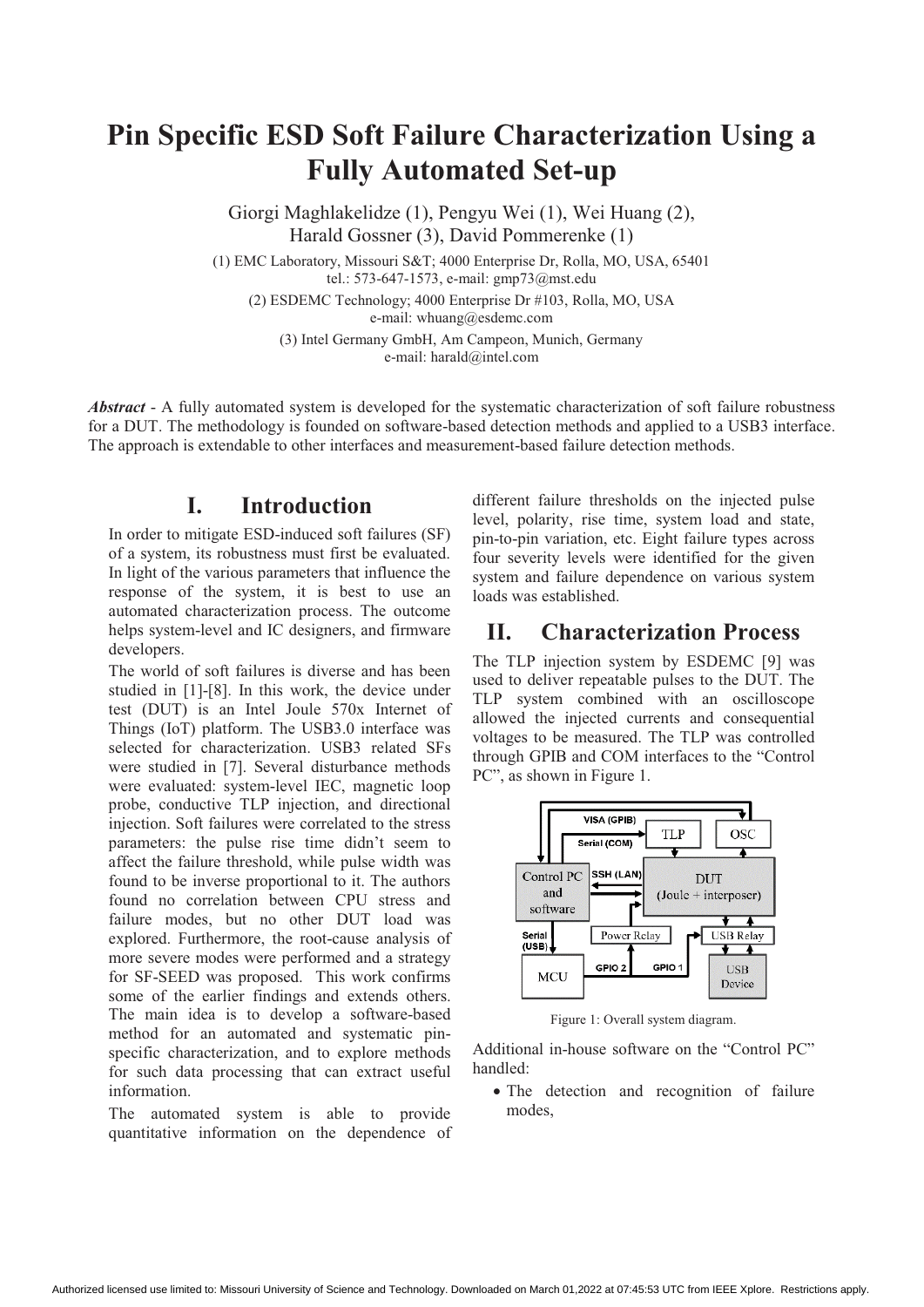- Sweeping of injected stress levels and polarities,
- Controlling the DUT over secure shell (SSH) protocol through the network (either through cable - LAN, or WiFi - WLAN), and
- Controlling other peripheral hardware (MCU).

A microcontroller unit (MCU), controlled over a serial interface, was used to switch two power relays: one for power cycling the DUT, another for tripping the power of the USB3 client device plugged into the host DUT port (interface under test).

#### **A. Set-up description**

#### **1. Measurement set-up**

The Intel Joule system consists of two separate parts – an expansion board and a compute module, as shown in Figure 2. The compute module contains all the key ICs (CPU, RAM, eMMC, Bluetooth, WiFi, etc.), while the expansion board provides power and fan-out to various interfaces (HDMI, microSD, USB3, USB-C, GPIO) with respective ESD protection devices. The compute module plugs into the expansion board through a 100-pin HiRose (HRS) surface-mount SF40 interconnect. In order to isolate the effects of the IC itself, rather than the effect of external ESD protection, an interposer board was developed. It was placed between the expansion board and the compute module, allowing injection of TLP pulses into the running (i.e., "hot") USB3 interface data lines of the DUT, without significant loading of the USB3 signals. This was achieved by using lowcapacitance TVS diodes, an injection technique developed in [8]. The circuit is shown in Figure 3 and the board is shown in Figure 4.



Figure 2: Left – expansion board with nothing pugged in; Right – compute module plugged into interposer, plugged into expansion board.



Figure 3: Injection and measurement circuit on the interposer board.



Figure 4: Populated interposer board photo, top view.

In the current work, three pulse lengths were used in the robustness evaluation: 100 ns, 6 ns, and 2 ns. The injection and measurement setup for the 100 ns pulse is presented in Figure 5. Figure 6 shows the setup for the 6 ns and 2 ns injections.



Figure 5: Injection and measurement setup diagram for 100 ns pulses (current deconvolution).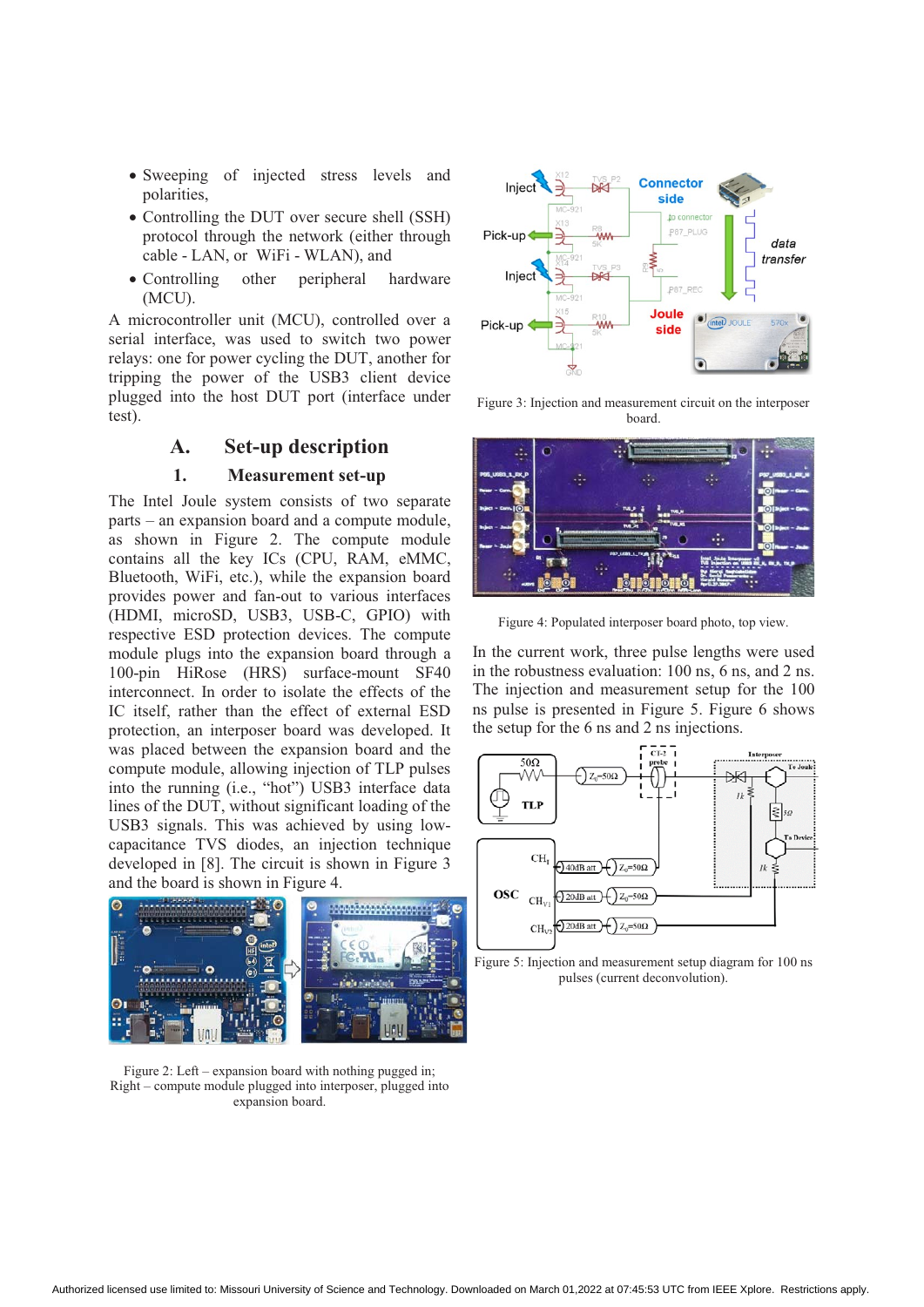

Figure 6: Injection and measurement setup diagram for 6 ns and 2ns pulses (vf-TLP method)

For the 100 ns injected pulse width, a current probe and deconvolution code was used to capture the injected current; for short pulses, a pick-off T combined with a delay line were used to separate the incident and reflected pulses (vf-TLP method).

The DUT and the peripheral hardware layout are depicted in Figure 7. The USB3 client device was a USB3.0 SanDisk memory stick. It is reasonable to expect that client-to-client variation will be minimal if TLP injection directionality is sufficiently high (i.e. the largest portion of the stress is injected towards the DUT, while the plugged in client experiences minimal stress).

#### **2. Test Procedure for One Pulse**

After calibrating the TLP injection and measurement system, the characterization procedure starts. For each injection level the following steps are taken:

- 1. Set the desired TLP voltage level;
- 2. Confirm that the DUT is in the "nominal" state (i.e. idle running and reporting);
- 3. Confirm that the interface under test is in the "nominal" state;
- 4. Inject a TLP pulse into the target pin;
- 5. Measure the waveforms and extract quasistatic voltage and current points;
- 6. Acquire kernel logs from the DUT;
- 7. Check if logs contain error messages;
- 8. Check if the interface under test is still in the "nominal" state;
- 9. If any abnormality is detected, classify and log the signature;
- 10. Detect soft failure mode;
- 11. Reset the USB interface to the nominal state (re-plug and check interface state);
- 12. If needed, reset the system to the nominal state;
- 13. Repeat for the next pulse level.

Each of the listed steps contains several sub-steps which complicate the characterization process. The full algorithm is discussed in the subsequent sections.



Figure 7: Photo of the DUT layout.

#### **B. Automation Algorithm**

The algorithm flow is almost fully depicted in Figure 8. The whole automated characterization process is run mostly from the "Control PC" by two separate software programs, along with an additional software program running on the DUT. One is the TLP software, and another is an inhouse Python script. Voltage level, polarity, number of pulses, and number of injections for each level are set in the TLP graphical user interface. The TLP GUI also controls each injection and measurement, calibration, and current deconvolution. Upon a successful TLP injection, the GUI reports measured data to the Python script via an interface ASCII file, and proceeds to wait until the next injection is initiated. A "successful TLP injection" means that the current and voltage waveforms were measured without oscilloscope clipping and triggering problems. If clipping occurs, the TLP has to fire again in order for the scope to retrigger. This may cause system upsets without a proper V-I measurement. However, this happens only when the system transitions to a new stress injection level. Since each pulse is repeated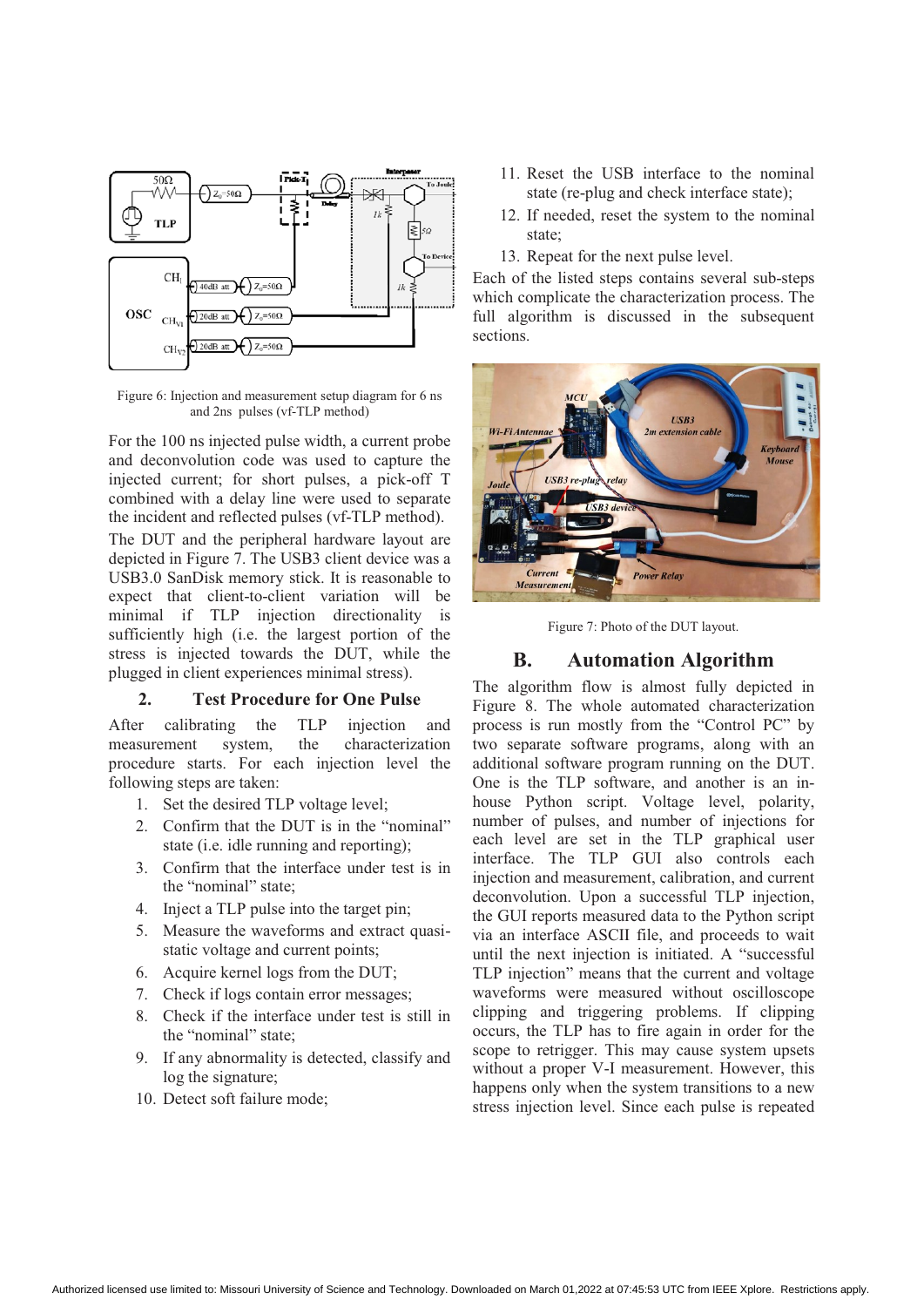$\sim$ 100 times, sufficient information is collected to measure enough points for a quasi-static IV curve. Upon receiving the data from the TLP software, the Python script pulls the kernel logs from the DUT via the SSH interface. The DUT runs Ubuntu GNU/Linux operating system, so by running the *dmesg* command [15] and filtering for USB-related events with *grep* command, the algorithm is able to establish whether a USB-related SF has occurred or not.



Figure 8: DUT SF characterization algorithm flow.

Some difficulty in the algorthm arises in three areas:

- 1. Bringing the DUT and the interface under test into the "nominal" state at every pulse;
- 2. Making sure that connections to the DUT and peripheral hardware are correctly opened and closed.
- 3. Differentiating between certain failure types based on the recovery method when the log message is unclear (e.g., failures that have similar signatures, but one requires a reboot, while the other – a power cycle).

These complications are caused by the SF and often manifest in the following ways:

- a disrupted connection to the DUT;
- causing a lost connection to the DUT due to a reboot;
- a need to reboot or power cycle the DUT to overcome the failure;
- a SF occurs, but no kernel message appears in the logs; the USB client device must be replugged to re-establish connection and reevaluate the state of the DUT USB interface.

Obscurity of kernel messages can cause the algorithm to branch out and spend time "Detecting Soft Failure Type", as depicted in Figure 9. The detection is rather simple: for each failure mode, there is a condition that needs to be satisfied. In the overall structure, there is a hierarchy of conditions that stack up from less severe to most severe. The left brach detects USB2 fallback-related failures, the right one detects USB3-related ones.



Figure 9: SF type detection algorithm.

Because SF behavior varies somewhat randomly, each test is performed up to 100 times. The data points (TLP voltage, injected current, voltage, polarity, state of the system, SF type) from each test are recorded in a \*.csv file and later processed by a Python script using Pandas (code library used for big data analysis) [13]. The multi-dimensional data analysis is aided by constructing pivot charts grouped by the desired characteristic (e.g., injected current, pulse width, rise time, etc.) and calculating how often an SF type has occurred for each variation.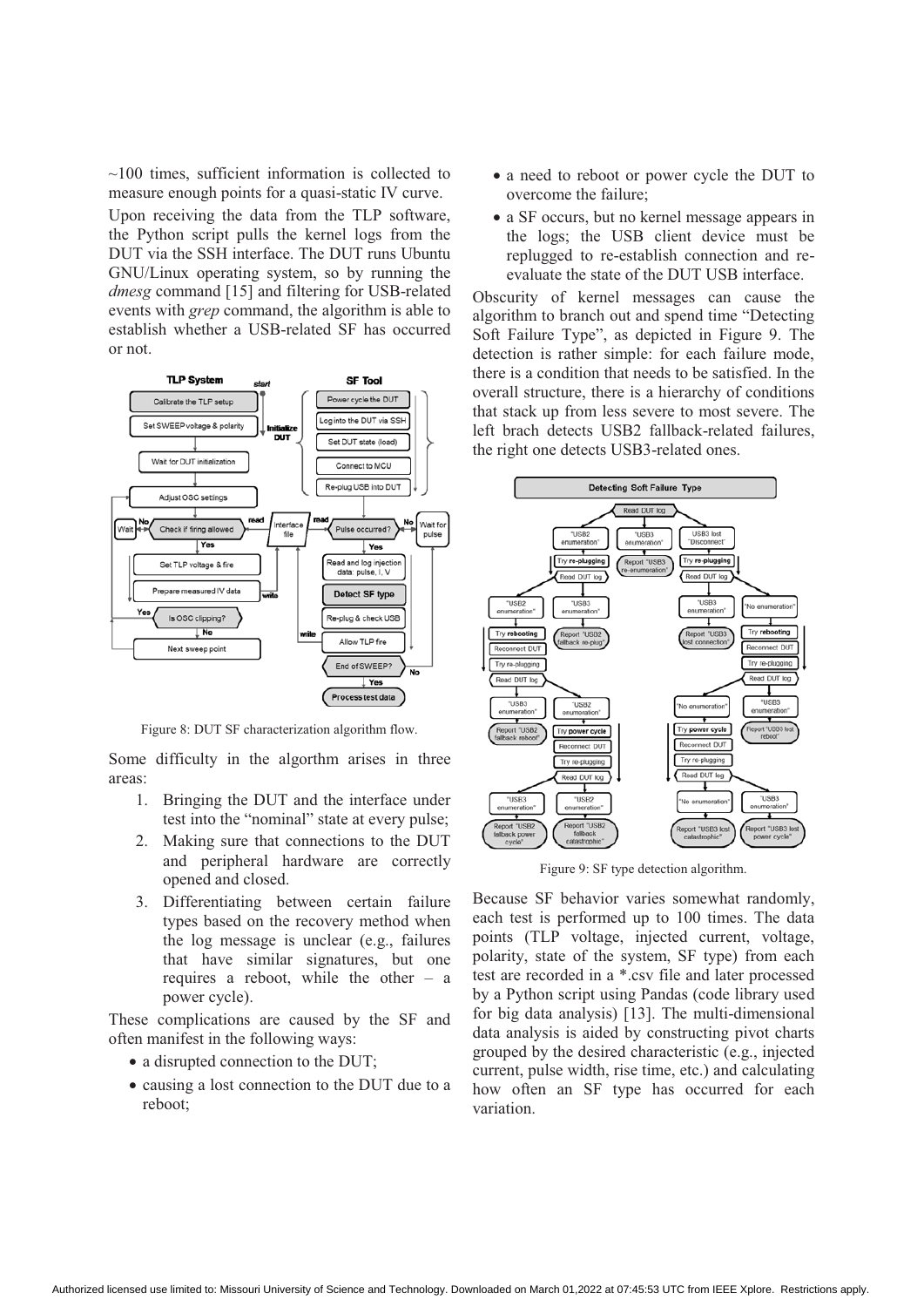### **III. Results**

### **A. ESD Gun testing**

The Intel Joule development system was mounted inside an enclosure and a series of ESD gun tests were carried out. The purpose of the tests is to establish the range of soft failures when systemlevel stress is applied to different parts of the DUT: a) shield of USB3 port, and b) DUT chassis. An ESD Gun, Noiseken ESS-2000 TC-815R, was used to inject impulses in the range between 1 kV and 9kV, in contact discharge mode. The DUT and the injection points are shown in Figure 10. Each injection was repeated 100 times, while the operator monitored and logged occurring soft failures. Discharging into the DUT chassis (point 1) in Figure 10) was relatively robust, causing the HDMI screen to flicker several times at higher discharge voltages, but having no reported USB failures. Screen flicker is a kind of SF within the system, but unrelated to the USB3 interface, so it is not discussed in detail.



Figure 10: Left – injection points at the DUT chassis; Right – inside the chassis

The results of the ESD gun testing for system-level stress injected into the USB3 shield are shown in the Figure 11. Most of the soft failures are related to the HDMI screen (flickering, tinting with colors, screen turning off until HDMI cable replug). USB3 soft failures occur after 6kV, with a likelihood of <5% and varied severity: from re-enumeration of the device, to losing the connection and having to reboot the system. The logged failures correspond to the ones detected as a result of the automated characterization system, as discussed in detail in the subsequent sections.



Figure 11: Results from ESD gun injection into the shield of USB3 interface of Joule expansion board

#### **B. Soft Failure Classification**

Observed soft failures can be categorized sufficiently well by Table 1 from [7], repeated here as Table 1. Category "A" is the least severe – the user does not notice the effect of failure and no intervention is required on their side. Category "B" is noticeable, but the system recovers without intervention (data transfer speed drops, the system reconnects to the client device, etc.). Category "C" is most severe and encompasses a varied family of failures, which may require as little as re-plugging the client device and as much as completely power cycling the DUT.

Table 1: Categories of Soft Failures as per [7]

| Cat. | <b>Definition</b>                                     | <b>Example for USB</b>                                                          |
|------|-------------------------------------------------------|---------------------------------------------------------------------------------|
| A    | Operator does not notice,<br>no operator intervention | Bit errors;<br>packets getting resent                                           |
| B    | Operator notices, no<br>operator intervention         | Drop in data throughput;<br>connection re-established<br>by the host            |
|      | Operator notices,<br>intervention required            | Stop of data transfer;<br>re-plugging of the cable or<br>power cycling required |

The failure modes observed for the DUT mostly fall in the most severe category C. The full list and corresponding descriptions are in Table 2.

The most common SF is "USB3 re-enumeration" (Mode 2), which means that the DUT has reestablished the connection with the client device without user intervention; in this case, USB3 functionality is preserved and no further action is required. Sometimes this failure mode is accompanied by a GUI error message which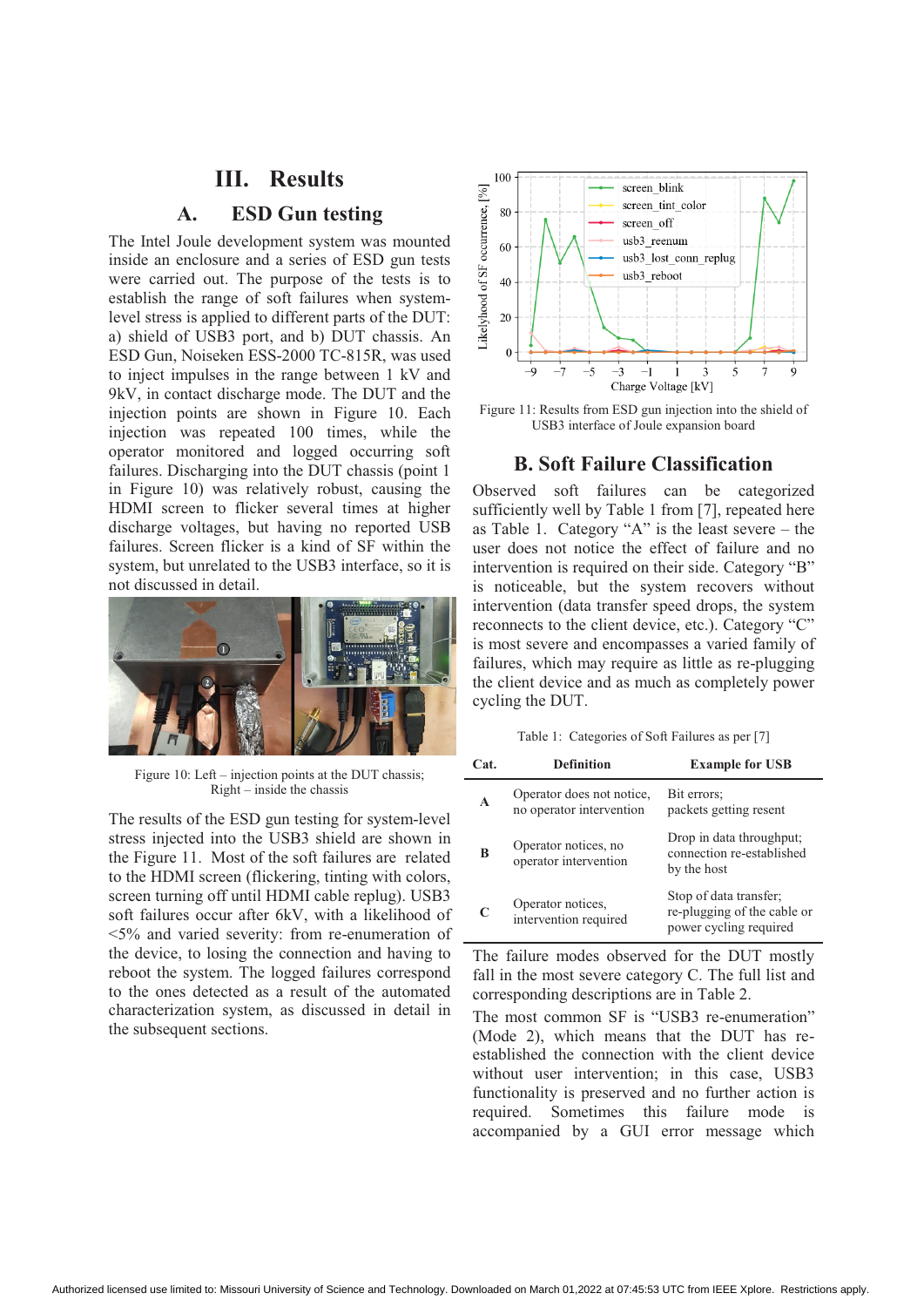requires user interaction, making this variation a Category C failure. The next failure mode variation is "fallback to USB2" (Mode 3). It occurs as a result of negative current injection and requires user intervention. The milder case requires a mere re-plugging of the client device; a more serious case requires system reboot or power cycling. These take much longer than a re-plug: 60-90 seconds to reboot vs 5 seconds to re-plug, which may be a major inconvenience to the operator. In case of positive high-current injections, a rare failure occurs that disables the USB interface and requires re-plugging, rebooting or power cycling (Mode 4). Occasionally, Wi-Fi functionality is lost (Mode 5), but no correlation between injection level and its occurrence has been established.

The worst case for modern hand-held and wearable devices is the soft failure that requires physically disconnecting the power. For portable devices that would mean taking out and re-placing the battery or flipping a physical switch. Neither of these are an option for different design and policy reasons (waterproofing, warranty, security, etc.). This makes the requirements for such failures to be more stringent than less severe failure modes.

#### Table 2: Observed Failure Modes

| Mode | <b>Observation</b>                                                                                                                                                                               | Cat.      |
|------|--------------------------------------------------------------------------------------------------------------------------------------------------------------------------------------------------|-----------|
| 1    | Drop in the data rate; no operator action required                                                                                                                                               | B         |
| 2.1  | Client device re-enumerated in USB3 mode;<br>functionality restored by the system                                                                                                                | R         |
| 2.2  | Client device re-enumerated in USB3 mode, a GUI<br>pop-up message occurs<br>functionality restored by the system, but user has to<br>click the message                                           | $\subset$ |
| 3    | Client device falls back to USB2 mode;<br>3.1 functionality restored by re-plugging the device<br>3.2 functionality restored by rebooting the DUT<br>3.3 functionality restored by power cycling |           |
| 4    | Client device disappears;<br>4.1 Functionality restored by re-plugging the device<br>4.2 Functionality restored by rebooting the DUT<br>4.3 Functionality restored by power cycling              |           |
| 5    | Wi-Fi functionality is lost;<br>functionality restored by power cycling the DUT                                                                                                                  |           |

### **C. Variation of Pulse Length**

The results for the Sandisk USB client for 2, 6, and 100 ns pulse width stresses are shown in Figures 12-14 respectively. The pulse levels are swept from  $-70$  V to  $+170$  V. The assymetry is explained by the high risk of hard failure if the negative stress is pushed to higher levels (at least for longpulse case). The vertical axis is the likelihood of soft failure occurrence in percent; i.e., how often a particular SF has occurred out of all injected pulses for each particular pulse level and width.



Figure 12: SF probability occurrence for 2 ns, against the TLP charge voltage.



Figure 13: SF probability occurrence for 6 ns, against the TLP charge voltage.



Figure 14: SF probability occurrence for 100 ns, against the TLP charge voltage.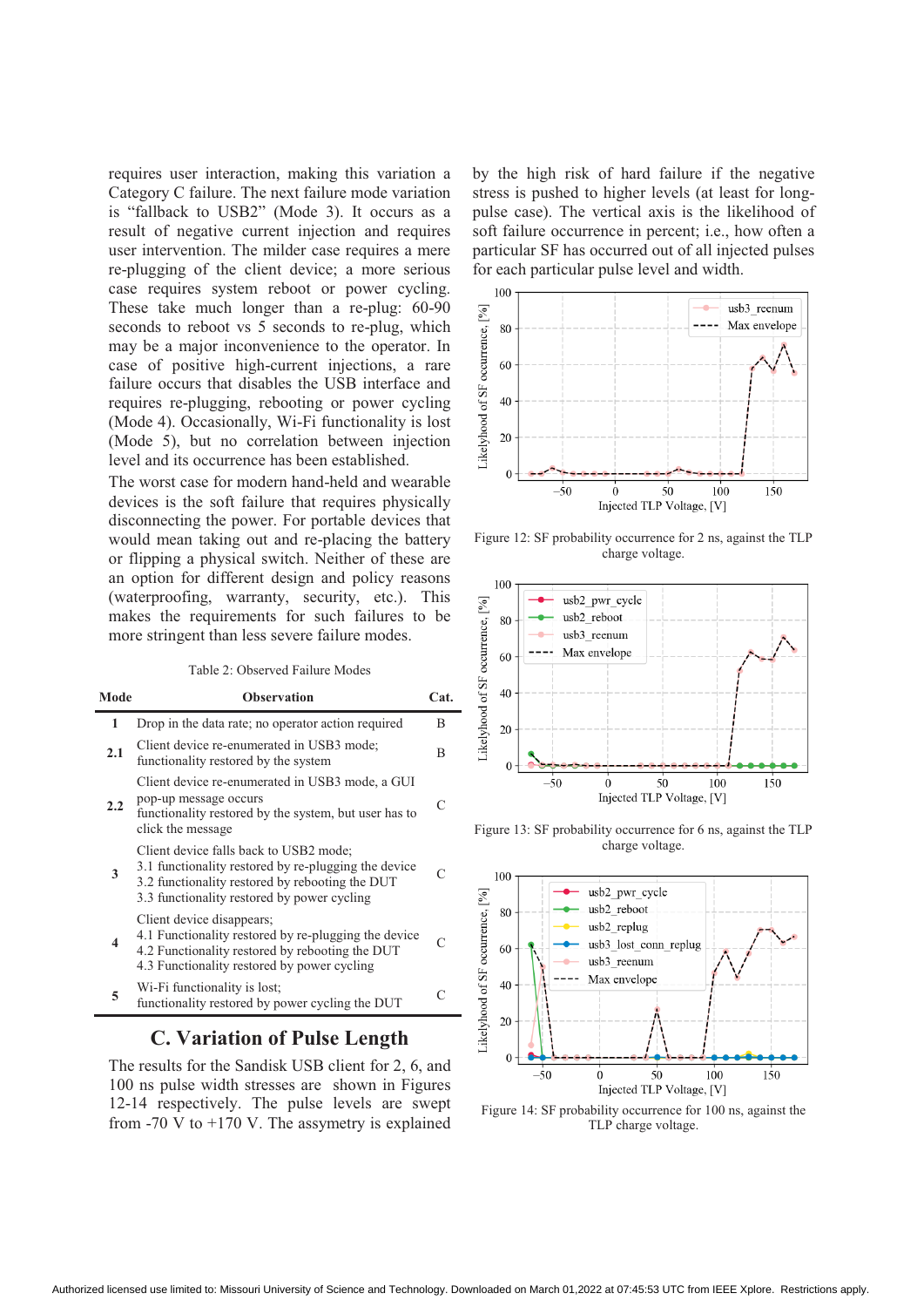The horizontal axis is the TLP charge voltage. As expected, at lower injection levels, no failures occur. For all cases, there seems to be a threshold, beyond which SF probability jumps from 0% to a substantial amount (between 50% and 80%). For lower duration pulses, this threshold is higher due to lower amount of energy delivered into the system. There seems to be little to no occurrence of serious soft failures for positive injections across the board. For positive current injections, only USB3 re-enumeration errors were observed. This is consistent across DUTs and other configurations. Only one case for the 100 ns injection had a somewhat severe fail – fallback to USB2, requiring the client to be re-plugged.

Negative current injections have a lower threshold and a richer variety of severe failure modes. USB enumeration failure rates are very small for short pulses, but increase to 53% from 0% at -50V TLP injection for 100 ns disturbance. However, the most interesting observation is that enumeration errors fall in frequency (to  $\langle 10\% \rangle$ ) as other failure modes become prevalent – such as USB2 fallback requiring a reboot  $({\sim}60\%)$  or USB2 fallback requiring a power cycle  $(\leq 5\%)$ , or USB3 connection loss, requiring a replug (also <5%).

This may indicate that some other sub-system is failing more severely than the one which leads to the USB enumeration failure. These tests were completed within several days and consist of over 15,000 data points. The results seem consistent with [8], in so far as exhibiting the inversely proportional relationship between the pulse width and the failure threshold. In this case, the novel information is that negative current injections cause far more severe failures and that shorter pulses seem to cause less varied and less severe failures for the same injection levels. The rise time dependence is not explored, as there is firm evidence [7] that the correlation is weak.

#### **D. Variation of DUT System State**

One of the parameters of interest is soft failure occurrence under different system load conditions. There is prior evidence that the CPU load doesn't have a significant influence on the likelihood of failure [7]. In this work, additional load conditions are explored by using a package *stress-ng* [14]. The package fully loads a 4-core CPU by using FFT function, reading and writing to RAM and eMMC. This load increases noise within the system, causing it to draw ~2x higher current and increasing overall system temperature. Hence, there is reasonable expectation that soft failures become more frequent, or more severe overall.

Ideally, one would repeat the full parametric sweep for each load condition. That increases characterization time many fold and is largely unnecessary, as baseline tests already show that no failures occur at lower injection levels. Therefore, in the interest of time conservation, only the threshold region for the positive injection sweep is selected for characterization under various load conditions. The results are shown in Figure 15.

The failure threshold stress current is the same for all cases and the occurrence levels vary between approximately 50% and 80%. Marginal variation from load to load is observed (within 10%). This confirms that the CPU load has only a weak influence on soft failure occurrence. RAM and eMMC loading shows similar results.



Figure 15: SF occurrence threshold due to positive injections under various system load states; 6ns injected stress.

It must be noted that the DUT load condition sweep was not automated in this case, but automation is possible with reasonably small effort. For this, during the stage "Set DUT State" in Figure 8, the operator defines several Linux command-line interface commands to be swept (one for each test condition) and one overarching loop is added that re-runs the algorithm for different load conditions.

### **IV. Discussion**

The scope of this work is in automating the characterization flow and in expanding the knowledge about soft failure occurrence in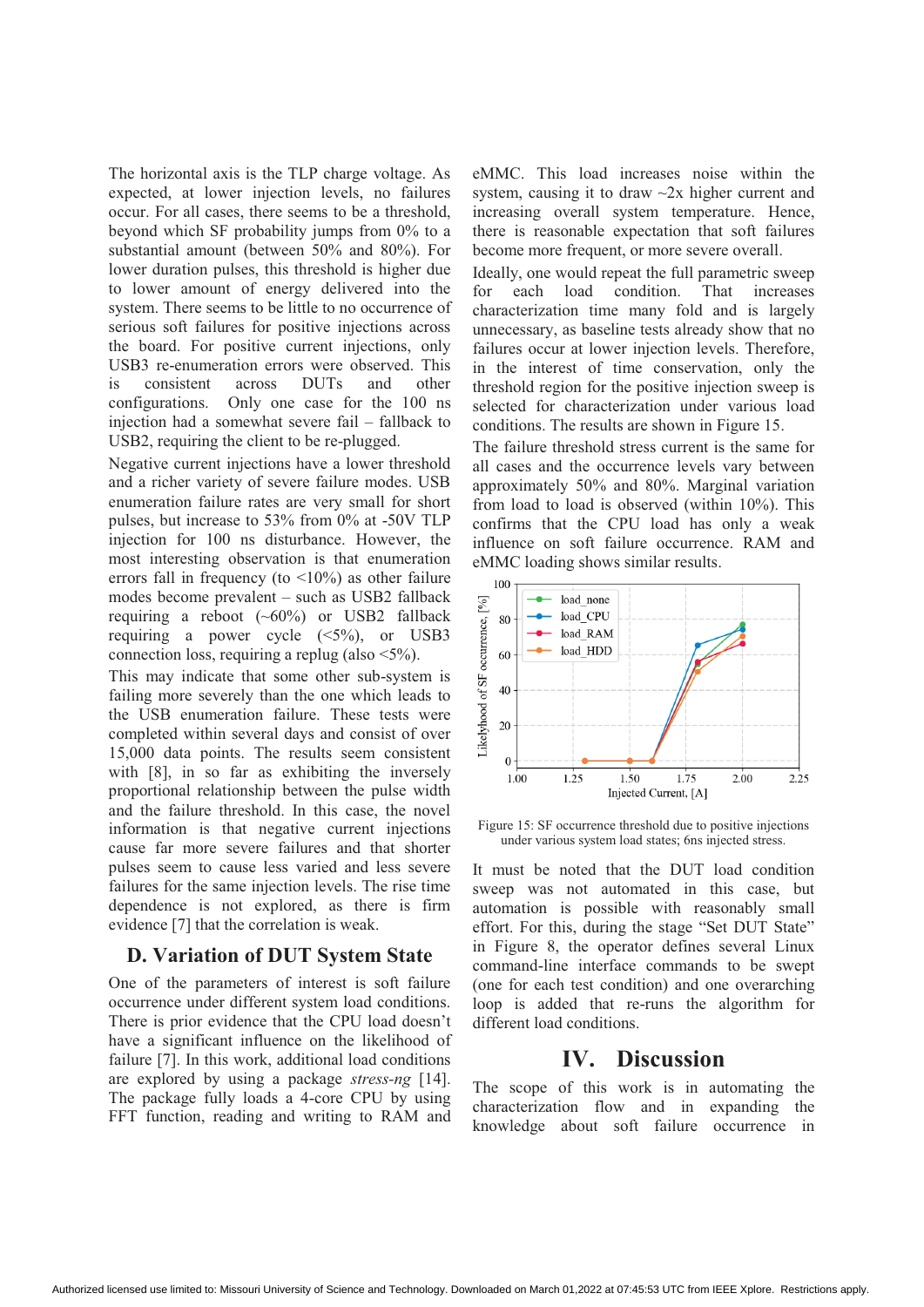complex systems. The root cause of specific soft failures is still being actively researched [3-6]. Specifically, with USB3 [7] [8] it has been found that more severe failures (fallback to USB2, etc.) occur due to power domain disturbances, while errors in data transmission are overwhelmingly consistent with lower-level pulses, where stress waveforms increase the signal peak-to-peak voltage.

One can draw practical conclusions from the obtained characterization data. From the expected ESD levels and the coupling paths, the designer can estimate the safe current waveforms and levels. These can be compared to the failure probability data from the IC characterization.

The system developer may establish a probability threshold for each failure mode and use the method for a "pass/fail" evaluation. Depending on the product purpose, 20% failure rate may be acceptable for SF not requiring operator intervention, while  $\langle 1\%$  may be acceptable for a SF that requires major actions like physical replugging or power cycling.

If soft failures are grouped, an envelope may be used to check the satisfaction of the passing criteria, e.g. "Max Envelope" on Figures 12-14.

A drawback of continuous, extensive TLP testing (especially with longer pulses) is the risk of "wearing out" the interface under test. This means introducing latent hardware failures by applying numerous pulses that under normal circumstances would not cause physical harm to the DUT.

Once the DUT is well characterized, the system designer can use that information to "get it right the first time" and/or reduce the number of product development iterations:

- 1.Make system design changes to mitigate some SF (system-, circuit-, and IC-level). This is especially beneficial in the early design stages of a product, when a designer is able to introduce additional protection, filtering, shielding, etc.
- 2.Make firmware or software improvements that would reduce severity or frequency of specific failure modes.

In cases that require inclusion of a measurementbased method (e.g. spike in current consumption of the interface) [4] [11] [12], at first it should be tested independently to establish the reliability and

efficacy of the measurement method. Once the clear detection criteria are established, a function within "Detect SF Type" in Figure 9 can check if the criterion for detecting the SF has been satisfied. In order to adapt this characterization method to a different interface, at first exploratory work must be done to establish the variety of soft failure modes. Then hardware and software efforts are carried out. In terms of hardware – auxiliary boards may need to be designed to facilitate replugging, power cycling the interface of interest, etc. In terms of software – a function set within "Detect SF Type" must be written. These functions inquire and establish whether the criteria for SF detection have been met. In addition, interface initialization functions may require change. The rest of the algorithm largely remains the same.

## **V. Conclusion**

An automated system for SF robustness characterization was developed and applied to a USB3 interface of an existing development platform for a number of stress pulse lengths and system load conditions. Test results were processed and soft failure occurrence likelihood statistics were obtained for various levels of TLP injections, and both polarities. In the scope of this work, software-based detection methods were utilized, but the methodology is extendable to other interfaces and measurement-based failure detection methods as well.

The methodology has a wide application range, but is possibly most useful for high-reliability systems that could not tolerate soft failures. One of the directions for further research is a deeper investigation into SF occurrence depending on system states (CPU load, GPU load, etc.) and a wider range of disturbances. Characterization and data processing methods are well established and may be extended for further study.

### **Acknowledgements**

The material is based upon work supported by the National Science Foundation, Grant IIP-1440110.

The authors would like to thank Nicholas Erickson of Missouri S&T EMC Laboratory for constructive criticism of the manuscript.